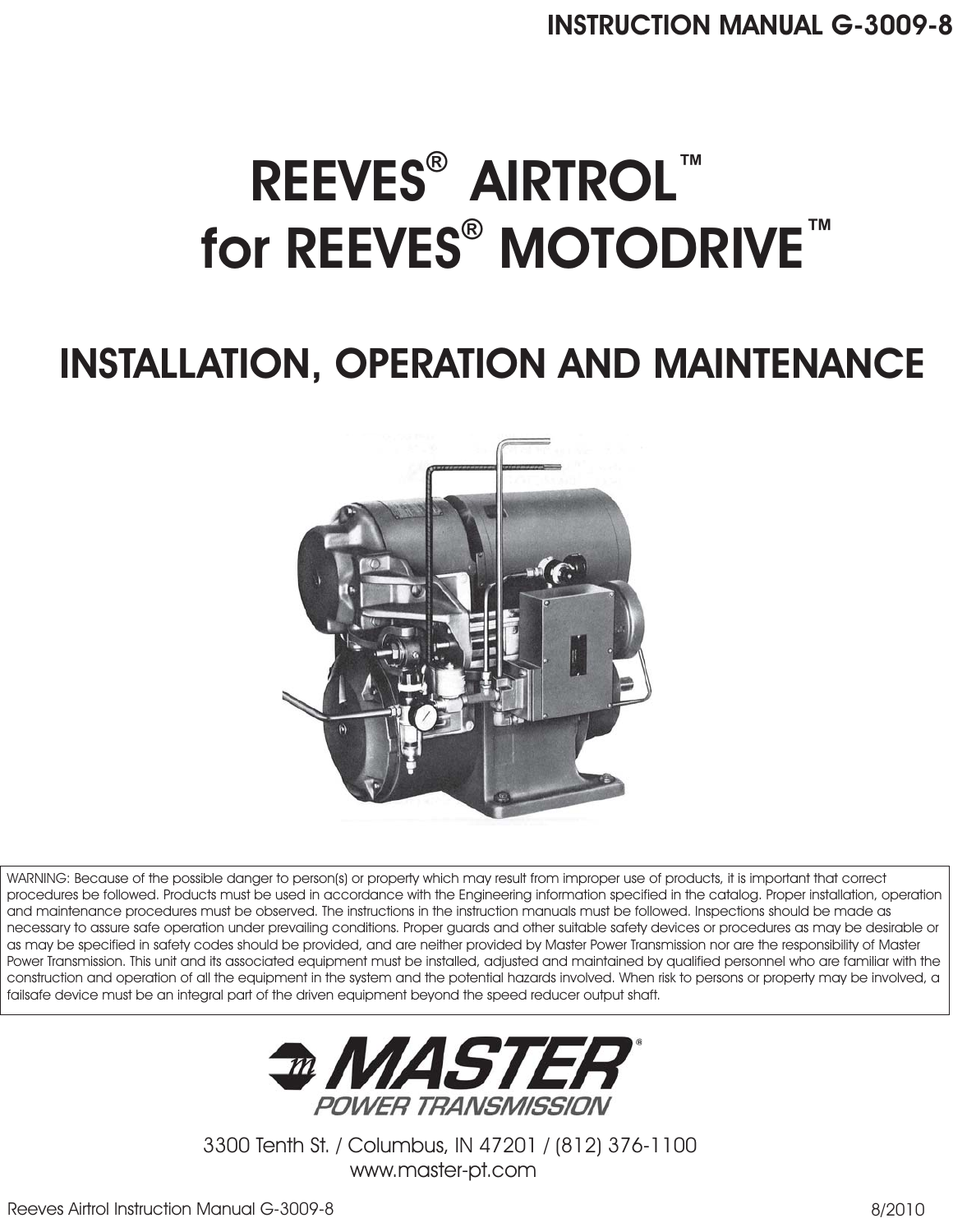#### **OPERATION OF THE REEVES AIRTROL**

A REEVES AIRTROL is a position type control. A short explanation of its principal features will enable the operation of this control to be understood.

The positioner is the main controlling feature. It has a bellows unit which employs the principle of balanced operation by spring loading the unit to the same force as that exerted by the control instrument air pressure. This unit is connected to a pilot valve. When the control instrument air pressure is increased, the bellows will move against the balance spring. This opens the pilot valve in the direction to allow the supply air to flow into the back of the cylinder, pushing the piston forward, which increases the output speed of the MOTO DRIVE. As the piston moves forward, the cam, which is mounted on the piston rod, moves the positioning lever out. This compresses the balance spring through the slider assembly and bellows lever assembly. The piston will move forward until the balance spring is compressed to give sufficient spring load to balance the increased control instrument air pressure. When this balance is obtained, the bellows will move back to neutral position and close the pilot valve. This stops the supply air flow to the back of the cylinder and the piston will stop moving.

When the control instrument air pressure is decreased the operation is reversed. The control instrument air pressure is lower than the balance spring pressure. This allows the balance spring to move the bellows in the opposite direction, which opens the pilot valve to allow air to escape from the back of the cylinder. The back air pressure and the force of the belt on the adjusting disc will cause the piston to move back, which will decrease the output speed of the MOTO DRIVE. As the cam moves with the piston rod, it allows the positioning lever to move in, decompressing the balance spring. The piston will move until the balance spring pressure balances the control instrument air pressure. The bellows will assume the neutral position closing the pilot valve and stopping the piston.

The positioner is furnished to operate over the range of 3 - 15 psi control instrument air pressure. By setting the movement on the slider assembly, the piston will move the required amount to obtain the desired output speeds when the control instrument air pressure is operated over the 3 - 15 psi range. Positioners are usually designed to obtain a piston movement in direct proportion to the change in control instrument air pressure. However, in a two-sheave variable speed drive, such as the REEVES MOTO DRIVE, the change in output RPM is not directly proportional to the movement of the adjusting disc. A cam, designed to obtain output RPM change directly proportional to control instrument air pressure change, is mounted on the piston rod to actuate the positioning lever.

The REEVES AIRTROL is fully adjusted and tested before leaving the factory when supplied on new MOTO DRIVE units. The positioner is adjusted to obtain high speed at 15 psi control instrument air pressure and low speed at 3 psi.

#### **INSTALLATION INSTRUCTIONS**

- 1. On most MOTO DRIVE assemblies the supply air filter-regulator (AP4) is installed on the AIRTROL control at the factory. Install a 1/4" pipe nipple and shut-off valve in the input side of the filterregulator. Connect the factory air to the shut-off valve. The factory air pressure can be between 80 and 250 p.s.i.g.
- 2. On those MOTO DRIVE assemblies where the supply air filter-regulator (AP4) is not installed on the AIRTROL control, install the filter-regulator as close to the REEVES drive as possible, and connect the input side of the filter-regulator as in step 1. Connect the output side of the filter-regulator to the input of the solenoid valve (AP65) mounted on the tee connection marked "Supply" on the AIRTROL positioner (AP2) with scale free piping such as  $\frac{1}{4}$ " or  $\frac{5}{16}$ " O.D. copper tubing.
- 3. Turn on factory air to the filter-regulator (AP4). Adjust the output air pressure of the filter-regulator to give air supply pressure readings on Gauge (APR21) as follows:

| <b>MOTO DRIVE Size</b> | <b>Supply Air PSIG</b> |
|------------------------|------------------------|
| #100                   | 40                     |
| #200                   | 40                     |
| #300                   | 60                     |
| #400                   | 60                     |
| #500                   | 60                     |
| #600                   | 60                     |

4. Connect the air line from the output of the pneumatic instrument controller to the instrument connection, marked "Inst." on the Positioner (AP2). Any scalefree piping may be used for the connection, however, 1/4" O.D. copper or plastic tubing is recommended.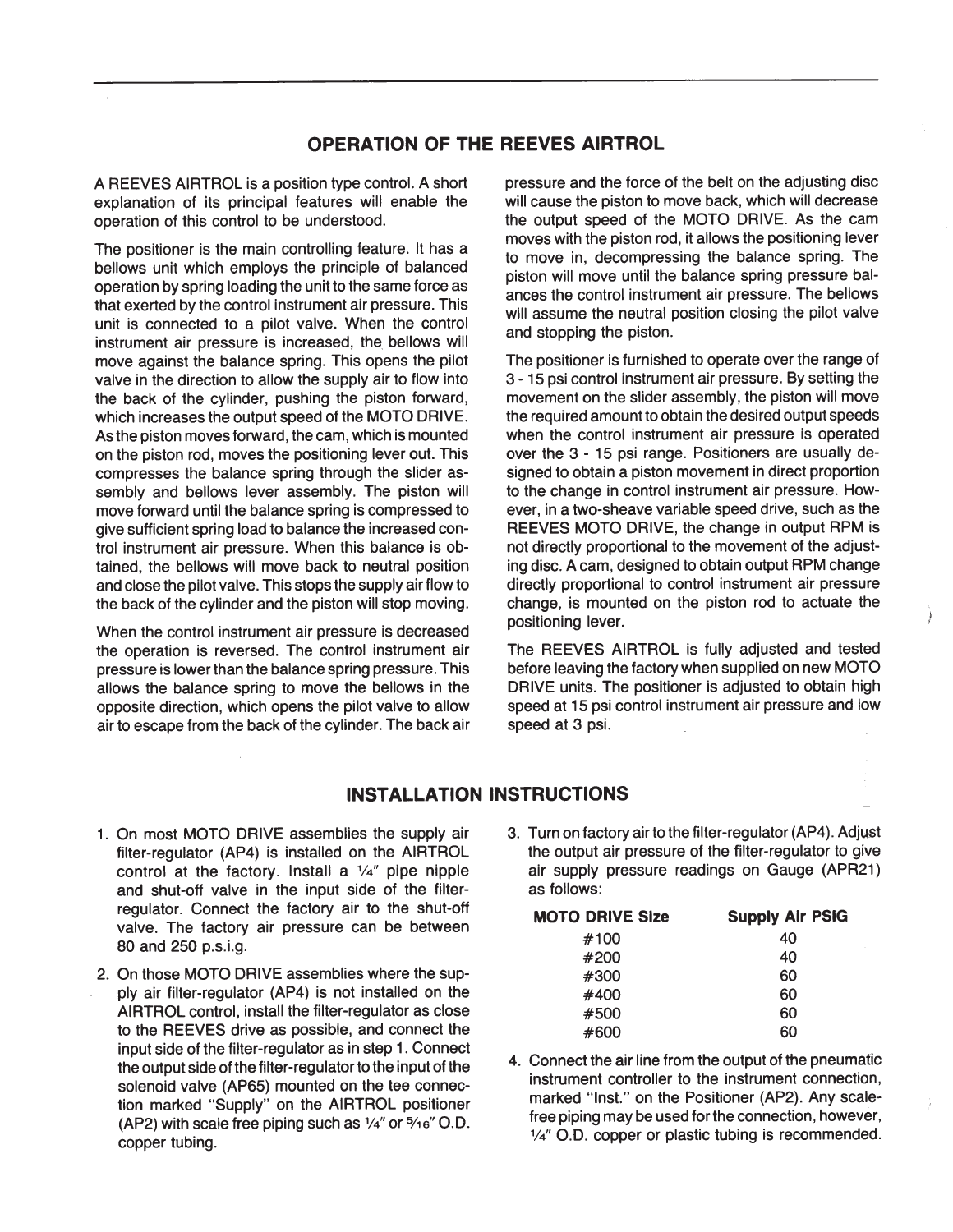

NOTE: Lubricate toggle same as points (A) and (B) per Installation & Maintenance Manual.

- 5. Electrically connect the coil of the Solenoid Valve (AP65) in parallel with the drive motor on the REEVES MOTO DRIVE. This connection can be made at the motor or at the motor starter. The Solenoid Valve shuts off the supply air when the drive motor is stopped. This prevents the AIRTROL unit from operating when the MOTO DRIVE is not in operation.
- 6. Both top side and bottom side loading on the air Cylinder is adjusted at factory.
- In order to avoid damage to the MOTO DRIVE belt,

**AIRTROL MAINTENANCE** 

The REEVES AIRTROL unit is pre-lubricated. The air Filter supplied with the unit will assure clean, dry, oil-free air to the control. As long as this condition is maintained, the control will require no further servicing. Corning #44 grease is used on the "O" Ring (AP45). However, should impurities enter the control, it may necessitate cleaning the small pilot Valve (APV16), located inside the bellows-balance spring element and the air Cylinder (AP47).

For complete lubrication on the MOTO DRIVE unit, refer to the Installation and Maintenance Manual which is supplied with each unit.

NOTE: 400-500-600 size only-These MOTO DRIVE

#### **AIRTROL CONTROL INSTALLATION**

The REEVES AIRTROL with MOTO DRIVE consists of five items:

- 1. Filter-Regulator (AP4) and Gauge (APR21)
- 2. Solenoid Valve (AP65)
- 3. Positioner (AP2)
- 4. Back Pressure Regulator (AP3) and Gauge (AP17)
- 5. Cylinder Assembly

The customer need only make the necessary air and electrical connections and the AIRTROL control is ready for operation.

NOTE: For normal operation of the AIRTROL control, the in-plant air supply should deliver 2 CFM at **80 PSIG.** 

these loading pressures should not be changed.

CAUTION: Care should be observed in making the air connections to the Positioner (AP2) on the AIR-TROL control so that the supply air is not connected to the instrument connection. If this should happen, the small bellows inside the positioner will be damaged beyond further use. Pipe seal should be applied sparingly to male fittings only. All air connections should be checked for leaks with a suds solution. Carbona Soapless Lather is suggested for this test.

The filter-regulator (AP4) has an automatic drain that drains moisture and other contaminates from the filter bowl. The filter-regulator should always be mounted in a vertical position for the automatic drain to operate properly. If the automatic drain does not operate properly, unscrew the filter bowl and check the automatic drain valve assembly for free movement. Clean the valve if it is sticking.

#### **MOTO DRIVE LUBRICATION**

units have an additional lubrication point for the purpose of lubricating the thrust bearing (43). These should be lubricated every 2 months with a good grade No. 1 NLGI lubricant. Refer to item 79 of the parts list of this manual for location.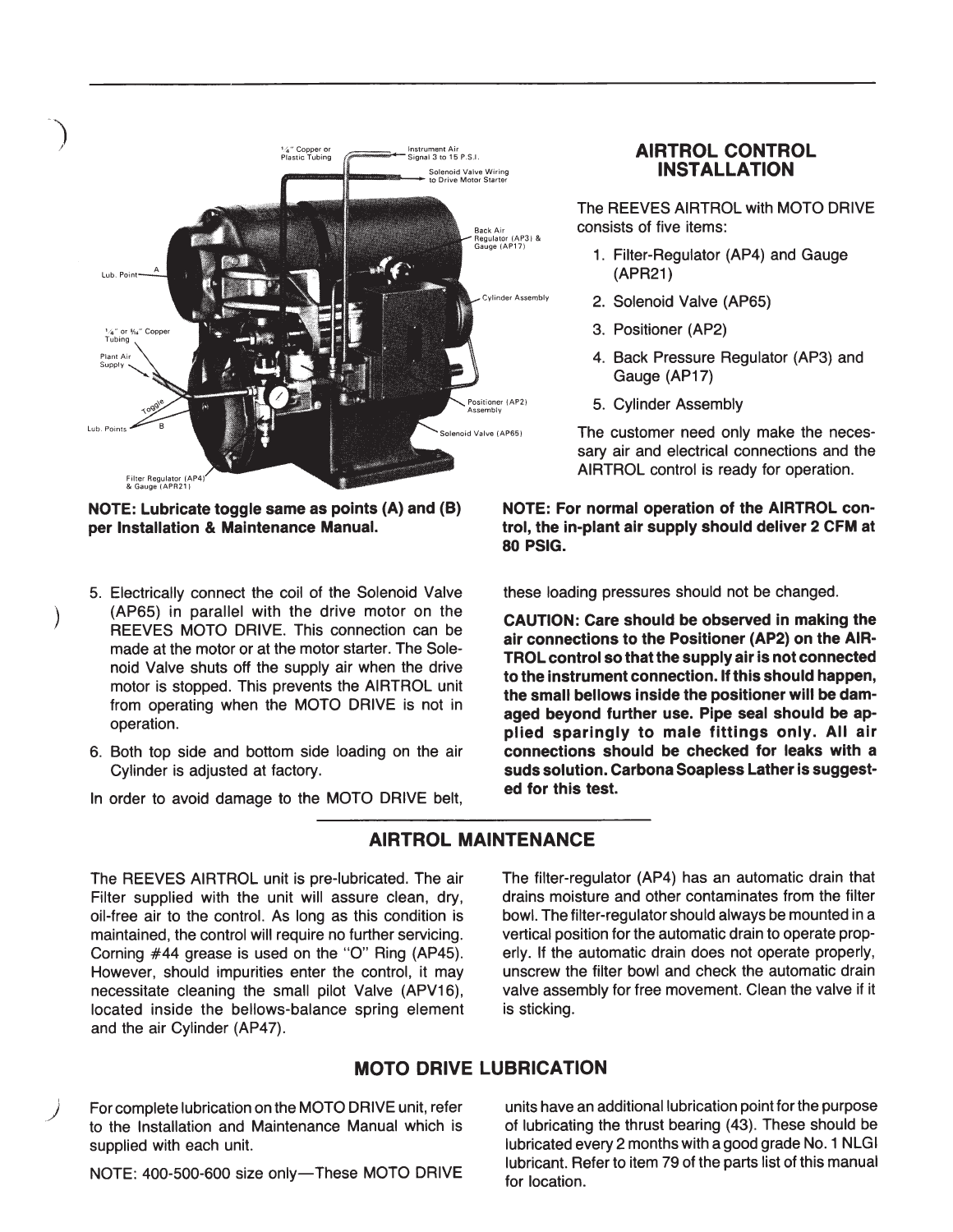### HOW TO REMOVE AND INSTALL V-BELT NO. 100 TO 600 MOTO DRIVE WITH AIRTROL UNIT



- 1. Shift the MOTOR DRIVE unit to low speed position.
- 2. Disconnect electrical service to unit.
- 3. Shut off supply air and control instrument air.
- 4. Remove inspection plates from the sides of the **MOTOR DRIVE Case.**
- 5. Disconnect supply and control instrument air lines and Solenoid Valve electrical line so that the AIR-TROL control can be removed from the MOTO DRIVE unit.
- 6. Remove four cap screws holding control cover "A" to MOTO DRIVE Case and remove complete control and sliding disc assembly from MOTO DRIVE unit.
- 7. Pull upper loop of the belt over the end of the fixed motor disc hub.
- 8. Remove variable shaft bearing plate "C" after belt is freed from disc hub.
- \* 9A. ("C" flow style or alternate "Z" flow style MOTO DRIVE assembly numbers 100-A, 100-AL, 100-AR, 111-A and 112-A, see diagram No. 1.) Free the belt from the variable discs "E" and remove from case.
	- 9B. ("Z" flow style MOTO DRIVE, see diagram No. 2.) Remove the following parts from the variable shaft: collar and bearing "G"; retaining ring "H"; spring



#### Diagram No. 2

and cartridge assembly "J"; and sliding disc "E." Remove old belt from the case.

- \*10A. ("C" flow style or alternate "Z" flow style MOTO DRIVE, see diagram No. 1.) Place the new belt into the case, positioned loosely around the variable speed discs "E" and replace bearing plate "C."
- 10B. ("Z" flow style MOTO DRIVE, see diagram No. 2.) Place the new belt into the case, positioned loosely around the variable shaft and replace sliding disc "E": spring and cartridge assembly "J"; retaining ring "H"; collar and bearing "G"; and bearing plate "C."
- 11. Spread the variable speed discs "E" and position the belt between the discs, deep enough to secure slack: then loop the belt over the fixed motor disc hub.
- 12. Replace complete control and sliding disc assembly "A."
- 13. Connect supply and control instrument air lines to the AIRTROL control and turn on supply and control instrument air. Connect electrical line to Solenoid Valve.
- 14. Replace inspection plate on side of MOTO DRIVE Case.
- 15. Lubricate and place in service.

#### \*Applies to the number 100 MOTO DRIVE units for all assemblies.

#### **ADJUSTMENT OF THE AIRTROL UNIT**

The cam (AP8) must be in proper relation to the belt in order for the control to function properly. If it becomes necessary to disassemble the control, the following adjustment procedure should be followed after the control is reassembled:

- 1. Make sure the roll pin (AP60) through the cam block (AP9) and piston rod (AP6) is in place.
- 2. IMPORTANT-Make initial setting of low speed and high speed stops (27, 28) according to dimensions "L" and "H."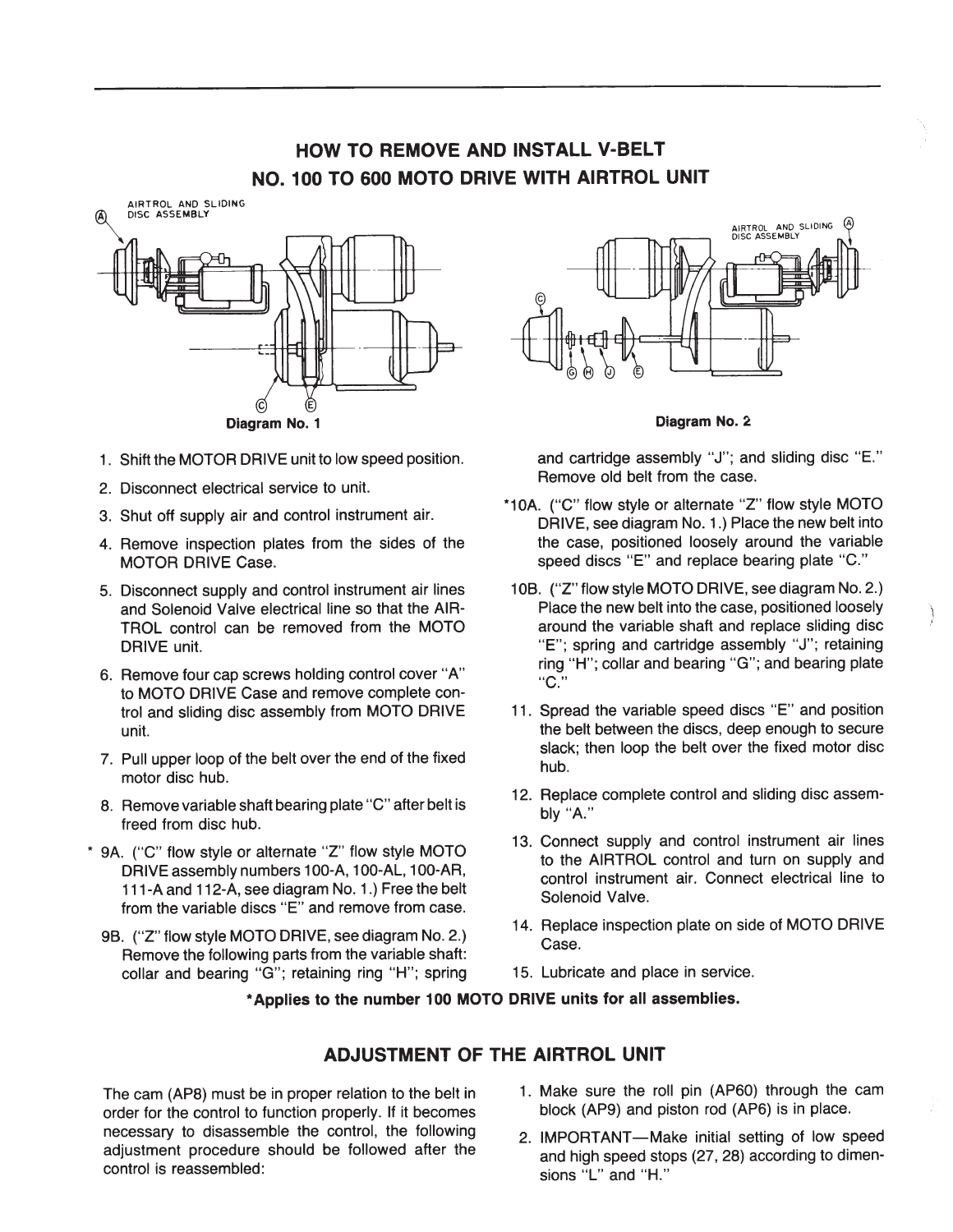- 3. For size Nos. 100, 200 and 300 MOTO DRIVE units only, place a 3/16" spacer between the boss on the cylinder and the cam. For size Nos. 400 thru 600, 40 H.P., MOTO DRIVE units only, place a 11/2" spacer between the boss on the cylinder and the cam. For size No. 600K (50 H.P.) MOTO DRIVE unit only. place a 2" spacer between the boss on the cylinder and the cam. Slide the piston rod into the cylinder until the cam rests against the spacer. (The low speed stop (27), as set in Step 2, may strike the control bracket (AP20) before the cam rests against the spacer. Readiust the low speed stop (27) if necessary.)
- 4. Start the MOTO DRIVE unit-but do not turn on the supply air. Loosen jam nuts and adjust the toggle (AP22) position on the piston rod by turning the piston rod toggle nut (AP27) until the variable shaft low speed as shown on chart below is obtained. This will locate the cam in proper relation to the belt. (NOTE: On a MOTOR DRIVE with a reducer, the variable shaft is the input shaft to the reducer.)
- 5. Turn on the supply air and control instrument air. Check the supply air pressure (AP4) and back air pressure (AP3). Adjust to the required pressures listed on chart below.
- 6. Set the control instrument air pressure at 3 psi. Adjust the spring (APV13) in the positioner (AP2), by turning the knurled nut on the spring retaining assembly (APV12), until the minimum speed as shown on the MOTO DRIVE nameplate is obtained

on the output shaft. Tighten the lock nut on the spring retaining assembly.

- 7. Turn the low speed stop (27) until it is 1/64" from the control bracket (AP20). Lock with the jam nut.
- 8. Set the control instrument air pressure at 15 psi. Check the output speed. This speed should be the maximum speed as shown on the MOTO DRIVE nameplate. If the speed is too high, the stroke setting is too long. If the speed is too low, the stroke setting is too short. Readjust the stroke setting in the positioner (AP2) by loosening the slider pinion screw (APV11) and turning the slider screw (APV10). Tighten the pinion screw. (The high speed stop (28), as set in Step 2, may strike the control bracket (AP20) before maximum speed is obtained. Readjust the high speed stop (28) if necessary.)
- 9. Repeat Steps 6 and 8 until the required minimum and maximum speeds are obtained when the control instrument air pressure is set at 3 psi and 15 psi. Each time the slider screw or stroke is adjusted, the spring adjustment also changes.
- 10. Set the control instrument air pressure at 15 psi. Turn the high speed stop (28) until it is 1/64" from the control bracket (AP20). Lock with the jam nut.
- 11. Check moving parts for possible binding as the MOTO DRIVE unit is shifting through the speed range. The AIRTROL control should now be properly adjusted and ready for operation.



USE CLASS "M" SETTINGS FOR ALL #200 AND #300 SIZE MOTODRIVES EQUIPPED WITH MOTOR ADAPTORS (PART #230 SHOWN IN MANUAL  $G-3014-5$ ).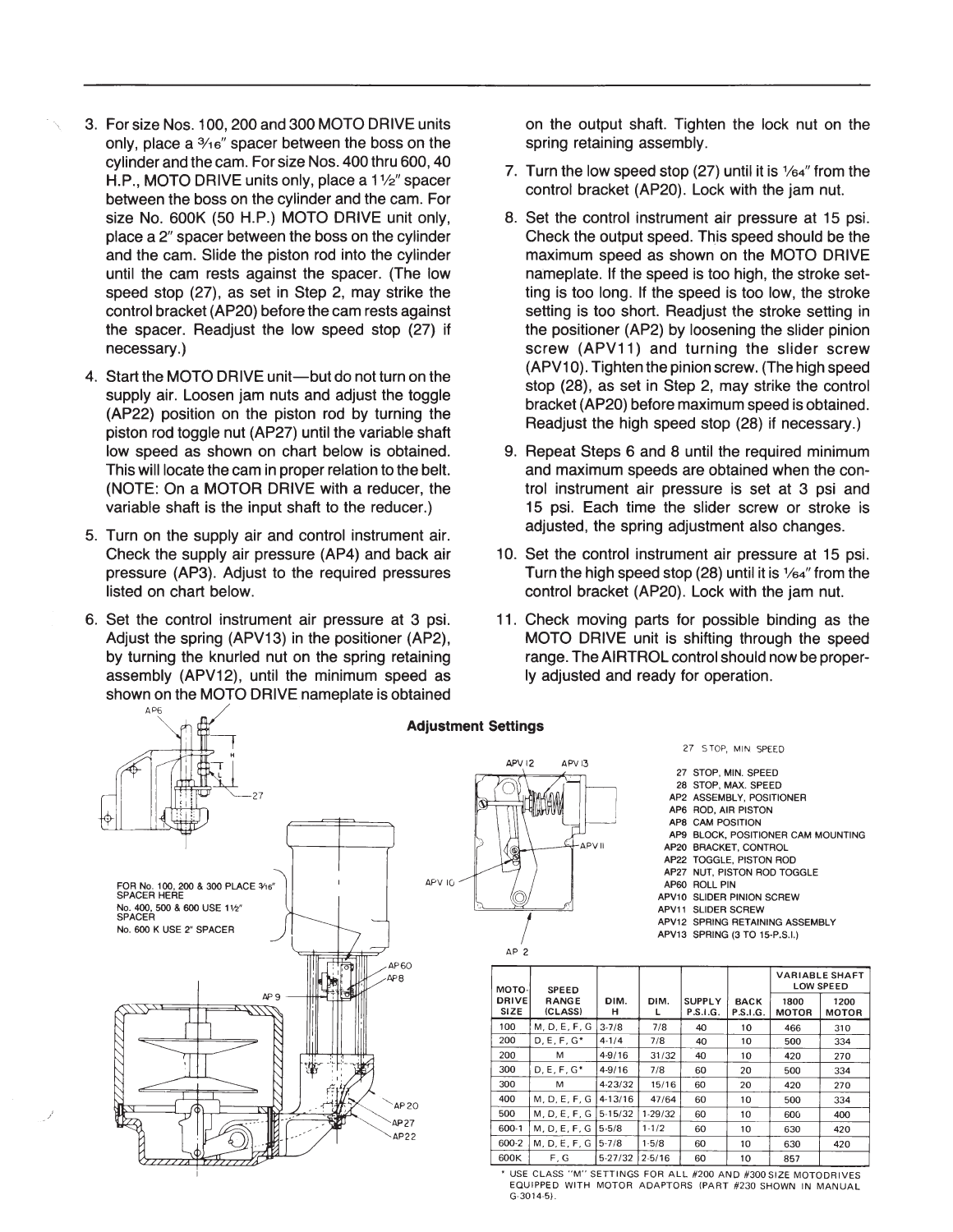

#### PARTS LIST-AIRTROL CYLINDER AND POSITIONER No. 100 - MOTO DRIVE

**PARTS LIST-AIRTROL-POSITIONER (AP2) BACK AIR PRESSURE REGULATOR (AP3)** SUPPLY AIR REGULATOR FILTER (AP4)



|                                                                                                                      |                                                                                                                   | APR 29-<br>$-$ arr is<br><b>APR 27-</b><br>APR 28<br>APR 50                                                                                                                                                                                                                                                                                                                                          | <b>APR 17</b>                                                 |
|----------------------------------------------------------------------------------------------------------------------|-------------------------------------------------------------------------------------------------------------------|------------------------------------------------------------------------------------------------------------------------------------------------------------------------------------------------------------------------------------------------------------------------------------------------------------------------------------------------------------------------------------------------------|---------------------------------------------------------------|
| IRE REDUCER (COMPLETE)<br><b>NNET</b><br><b>RING</b><br><b>DB LOCKNUT</b><br>LY١<br><b>REPAIR KIT</b><br><b>ONLY</b> | APR 29 BOWL<br>APR 30 NUT<br>· APR 19 GASKET<br><b>. APR 31 GASKET</b><br><b>APR 23 PISTON</b><br><b>• APR 28</b> | AP 4 FILTER-REGULATOR (COMPLETE)<br>APR 2 REGULATOR BONNET<br>APR 9 REGULATOR SPRING<br>APR 16 FILTER POST<br>APR 26 LOUVER<br>APR 22 ADJUSTING KNOB LOCKNUT<br><b>. APR 4 VALVE ASSEMBLY</b><br>. APR 5 VALVE SEAT<br><b>. APR 6 VALVE SPRING</b><br>. APR 14 FILTER ELEMENT<br><b>• APR 25 "O" RING</b><br>. APR 24 VEE PACKING<br>. APR 17 VALVE ASSEMBLY<br>. APR 27 INSERT ASSEMBLY<br>"O" RING | <b>REPAIR KIT</b><br><b>ONLY</b><br><b>REPAIR KIT</b><br>ONLY |



AP4

| <b>APV 36</b><br><b>APV 37</b><br>APV I<br>APV8 | <b>ALCOHOL: UNK</b> |                    |
|-------------------------------------------------|---------------------|--------------------|
| <b>APVII</b><br>APVIO-                          |                     |                    |
| APV <sub>3</sub>                                |                     | w۵<br><b>SPV C</b> |
|                                                 |                     |                    |
|                                                 |                     | <b>MV</b>          |
|                                                 |                     | ov                 |
|                                                 |                     |                    |

APV 4

- AP 2 POSITIONER ASSEMBLY (COMPLETE)<br>APV 1 CASE ASSEMBLY<br>APV 2 POSITIONING LEVER ASSEMBLY<br>APV 3 BELLOWS LEVER ASSEMBLY<br>APV 4 WASHER<br>APV 5 EXTERNAL COTTOR<br>APV 5 SULDER ASSEMBLY<br>APV 10 SUDER ASSEMBLY<br>APV 10 SUDER ASSEMBLY<br>APV
- 
- 
- 
- 
- 
- 
- 
- -
- 
- 
- 
- 
- 
- 

NOTE: GIVE IDENTIFICATION AND/OR<br>SERIAL NUMBER OF<br>MOTODRIVE WHEN ORDERING<br>PARTS FOR SERVICE AND<br>REFER TO THIS DRAWING.

### NOTE: ALL SCREWS ETC. NOT<br>LISTED ARE STANDARD<br>ITEMS.

NOTE: FOR COMPLETE CONTROL<br>ASSEMBLY SEE DWG. No. 3-64462 FOR 100-300<br>3-64463 FOR 400-600

**eRECOMMENDED ON HAND**<br>SPARE PARTS.

AP3 VALVE, PRESSU<br>APR 2 REGULATOR BO<br>APR 22 ADJUSTING KNO<br>APR 22 ADJUSTING KNO<br>• APR 4 VALVE SEAT<br>• APR 5 VALVE SPRING<br>• APR 23 PISTON<br>• APR 23 PISTON<br>• APR 24 VEE PACKING ļ REPAIR KIT

- APV 12<br>- APV 13<br>- APV 16<br>- APV 17<br>- APV 31